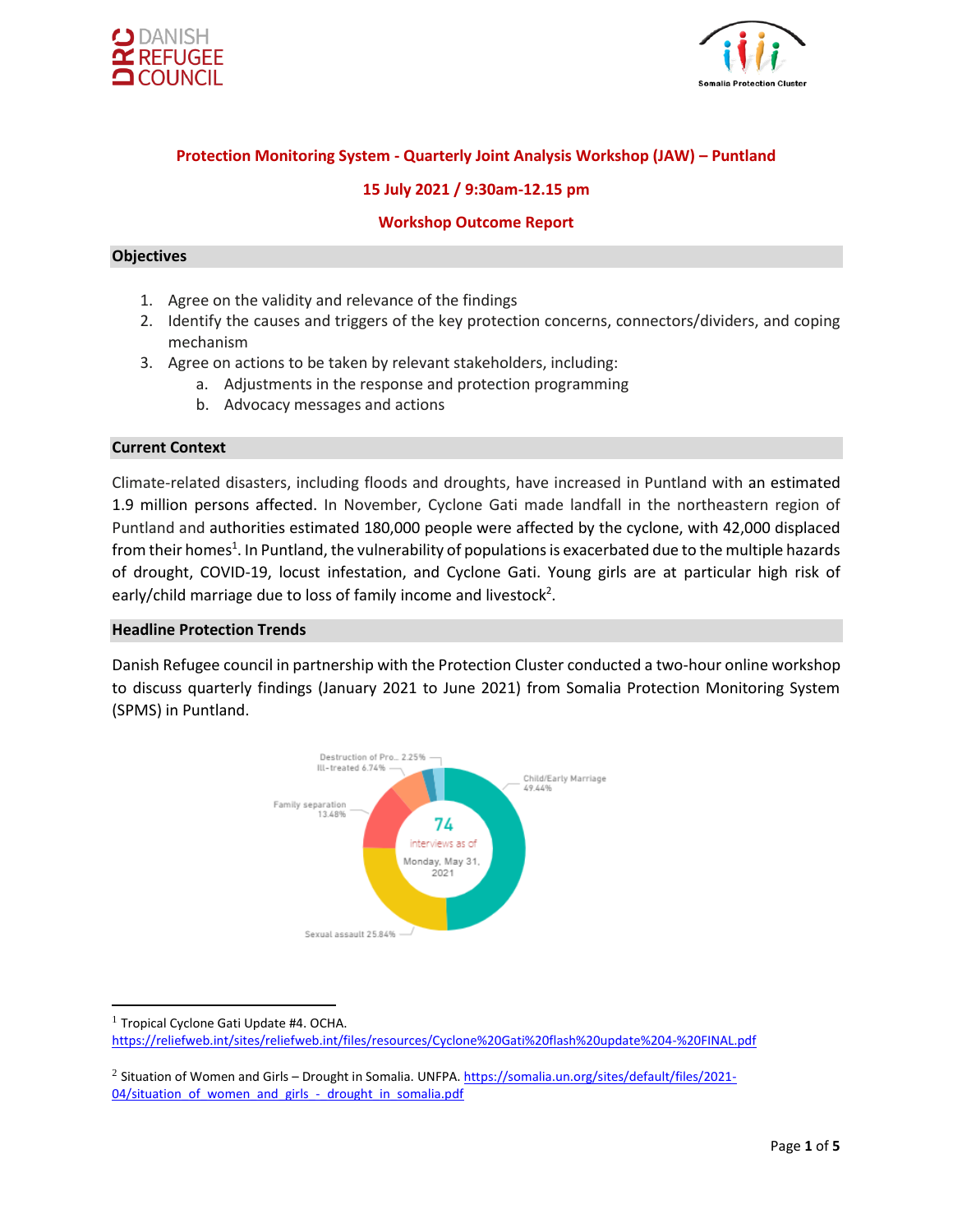



The participants engaged in group work and were divided into three groups, and each group discussed two protection concerns. Below are the key outcomes from the discussions:

### **Group 1: Arbitrary Killing and Ill-Treatment**

**Ill-Treatment:** Key Informants (KIs) reported IDPs, marginalized groups, adolescent girls, persons with disabilities and women being the most affected in the community. Currently SPMS defines ill-treatment as:

Inhumane, cruel, or degrading treatment or punishment. For example, severe pain or suffering, whether physical or mental, intentionally inflicted on a person for such purposes as obtaining from him/her or a third person information or a confession, punishing him/her for an act he/she or a third person has committed or is suspected of having committed, or intimidating or coercing him/her or a third person, or for any reason based on discrimination of any kind.

**Arbitrary killing:** IDPs, adolescent boys, women, men, and marginalized groups being the most affected in the community. Currently SPMS defines Arbitrary Killing as:

Killing of a person by any party to the conflict (state actors - military, police, other security providers, AMISOM or AS) without any legal process. Should not include killing as a result of a crime.

**Note:** the members of Group 1 were not aware of instances of Arbitrary Killing or Ill-Treatment in Puntland, however, participants are aware of severe domestic violence cases that have resulted in death. The group also discussed serious discrimination cases that can be life threatening for certain individuals.

#### **Recommendations**

- Overall community-level sensitization on inclusion and tolerance is needed. Given their influence in the community, religious leaders to be engaged to promote human rights for all and tolerance of others. This activity will require awareness and trust-building with the religious leaders.
- Establishment of safe spaces and enrollment in schools of girls as well as those from minority groups in Puntland.
- Strengthen women's participation in decision-making, especially concerning justice and humanitarian issues. It will require strengthening women's capacity and also capacity building for men in order to create space for them.
- Complaint and feedback mechanisms to be reviewed and ensure they are inclusive and safe for all groups.

## **Group 2: No Access to Justice or Compensation and Sexual Assault**

**Sexual Assault:** August 2016 Puntland passed a law criminalizing all sexual offences. We have noted positive coping mechanism and affected individual or groups understanding the importance of accessing medical support. But access to justice is still a large gap in Puntland despite the sexual offense bill passed.

Rape cases did not receive access to Alternative Dispute Resolution (ADR), formal courts or access to fair compensation or duty bearers.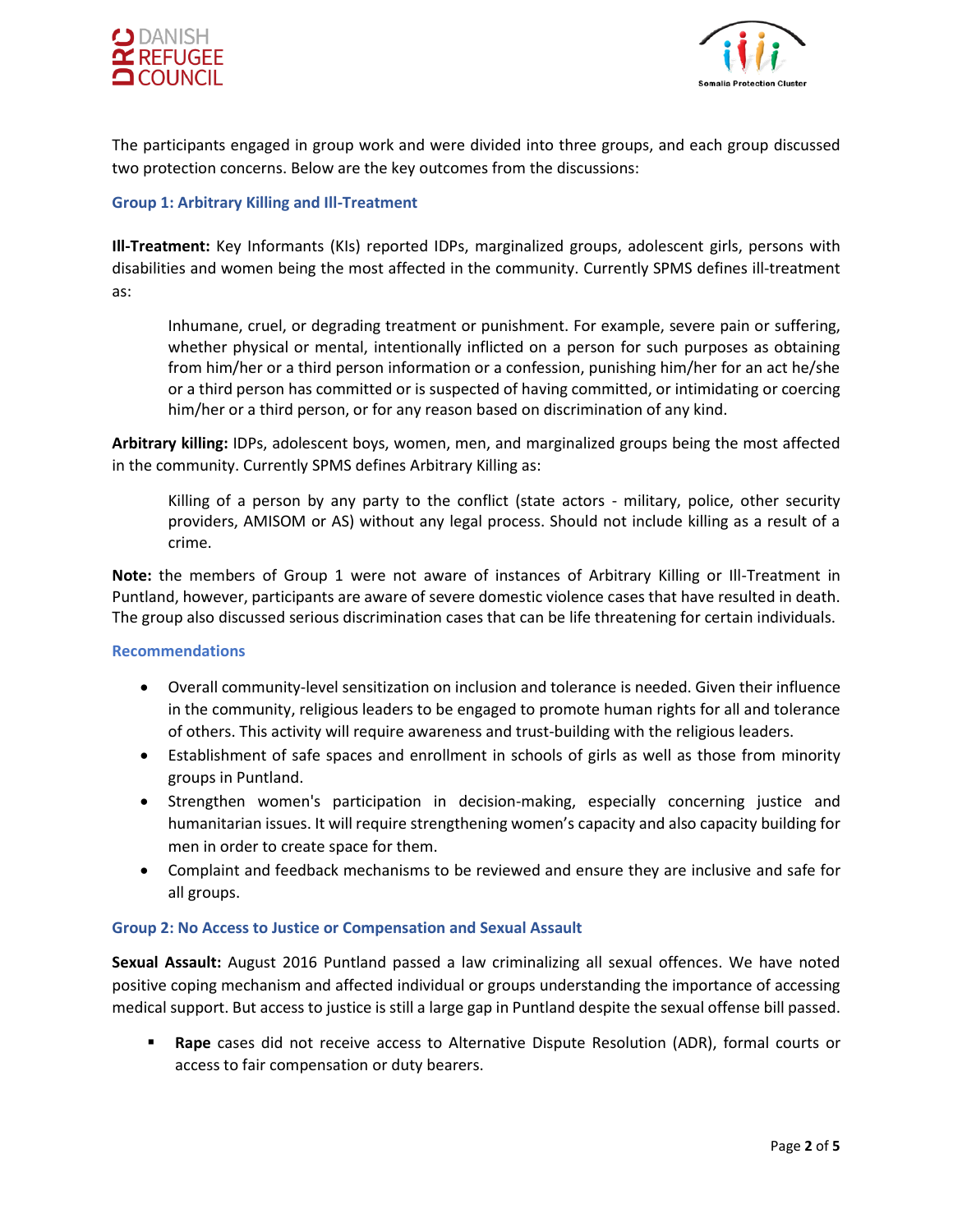



**Access to Justice:** Based on the SPMS findings, the community does reach out to local authorities for support, but the response is slow due to the lack of formal courts in the area or access denied due to social background. In place of the weak/limited access to formal justice the Xeer system has functioned as an effective tool for promoting social cohesion and regulation of inter and intra-clan affairs. The use of traditional justice system comes at a cost particularly in relation to gender equality and human rights. Aspects of Xeer custom may violate provisions of the Somali Provisional Constitution, particularly when it comes to the rights of women, IDPs and minority groups. IDLO has supported the establishment of ADR centers in Puntland State (Galkayo, Buhoodle and Badhan). ADR Centers represent a unique model of justice delivery aimed at facilitating the settlement of disputes through the use of informal dispute resolution methods<sup>3</sup>.

During the group discussion, administrative challenges on the government side and a lack of staff were identified as key challenges. It was also highlighted those officials have a limited understanding and capacity in operationalizing the implementation of the policies in place.

#### **Recommendations**

- Need to increase community awareness on local laws and policies as well as the purpose and services offered by the ADR centers in Puntland.
- Need to work with (or develop a network of) Pro-Bono Lawyers to help assist people who do not have the financial resources to seek legal remedies.
- Need for female lawyers as GBV survivors are not comfortable engaging with male lawyers.
- Capacity building of lawyers through refresher courses with national / international standards.
- Advocate with the government for mobile courts in hard-to-reach areas.

## **Group 3: Destruction of Property and Family Separation**

**Destruction of property:** Key Informants (KIs) reported property was destroyed due to forced evictions and 21% of KIs reported accidental fires[. The NRC evictions portal](https://evictions.nrcsystems.net/evictions.php) also indicated properties were privately owned and reasons for the evictions was due to landlords evicting individuals and groups to develop their land/property.

**Family separation:** KIs reported the cause for family separation in Puntland was due to lack of financial means to support the family, family conflict, and forced evictions. IDPs, refugees, returnees, and women are the most affected groups in the community, and this exacerbates the already existing protection risks because when separated they lose access to their community protection mechanisms.

## **Recommendations**

## *Destruction of Property*

- There is a need to engage the CCCM Cluster on site safety audits and engagement with the fire department in Puntland to reduce the cause of the accidental fires.
- Community mobilization is needed on good practices of fire prevention and other causes of destruction of property ie spaces among HHs/Shelters especially IDPs.

<sup>&</sup>lt;sup>3</sup> Accessing Justice: Somalia's Alternative Dispute Resolution Centers. IDLO[. https://puntlandpost.net/wp](https://puntlandpost.net/wp-content/uploads/2021/01/report-somalia-adr_centers-4.pdf)[content/uploads/2021/01/report-somalia-adr\\_centers-4.pdf](https://puntlandpost.net/wp-content/uploads/2021/01/report-somalia-adr_centers-4.pdf)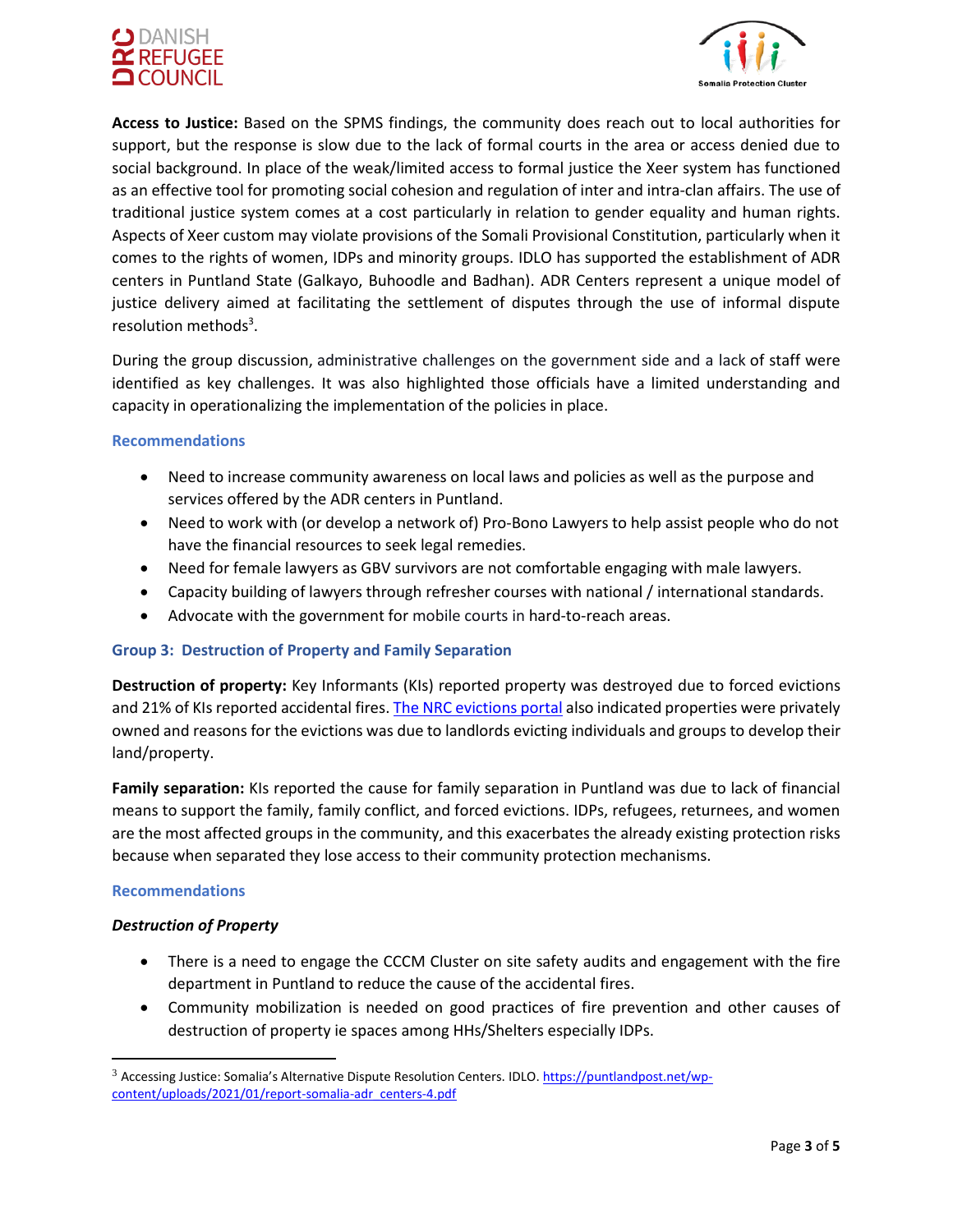



• Engagement with the HLP AoR and partners on ways of reducing forced evictions by collaborating with local authorities on land tenures, title deeds, etc.

#### *Family Separation*

- Family separation occurred as a result of families not being able to care for their children due to poverty and the need to send them to work in another town.
- Enhance cash assistance and income generating activities among community members to reduce / prevent family separations.
- Awareness raising on the importance of keeping families together as well as mental health and parental skills, etc.
- When and where appropriate, humanitarian agencies to advocate and support for programs to support return to areas of origin, maintaining principles of safety, dignity, and voluntariness.
- Update the referral pathways for partners working on tracing and re-unification of families to facilitate referrals among humanitarian partners, government, and community members when they come across separated family members that require a family re-unification response.

#### **Stakeholder and Power Analysis for Advocacy Planning**

Matt Byrne, Senior ProCap Adviser facilitated a session for the participants on the process involved when developing key advocacy messages. Through a quick exercise below key steps were shared with the participants:

- Defining the problem what protection risk are we seeking to reduce?
- Identify and map stakeholders who do we need to influence?
- Developing effective messages and strategies to communicate them what are our key messages?
- How engage and influence critical stakeholders.

# During this session we looked at sexual assault. Overall goal identified as *"Survivors of sexual assault in Puntland access legal and essential services without discrimination or intimidation".*

#### **Key Messages:**

- Sexual assault has numerous potential consequences that can last a lifetime and span generations, with serious adverse effects on health, education, employment, crime, and the economic well-being of individuals, families, communities, and societies.
- Sexual assault is not a rare phenomenon. For instance, in the first quarter of 2021 sexual violence accounts for 19% of the reported GBVIMS cases. In Somalia, most reported GBV incidents are Physical Violence in the context of intimate partner violence followed by Sexual Assault and Rape.
- Sexual assault is a criminal act, but with the Puntland Sexual Offences Bill passed and implemented, this criminalizes a wide range of sexual offences. Survivors need to access essential services according to their wishes. Communities need to better understand the roles and responsibilities of those investigating and prosecuting sexual violence.
- Access to Justice The vast majority of survivors are denied access to justice in Puntland, and we want to see wishes respected, timely and non-discriminator access for survivors that is affordable and dignified.